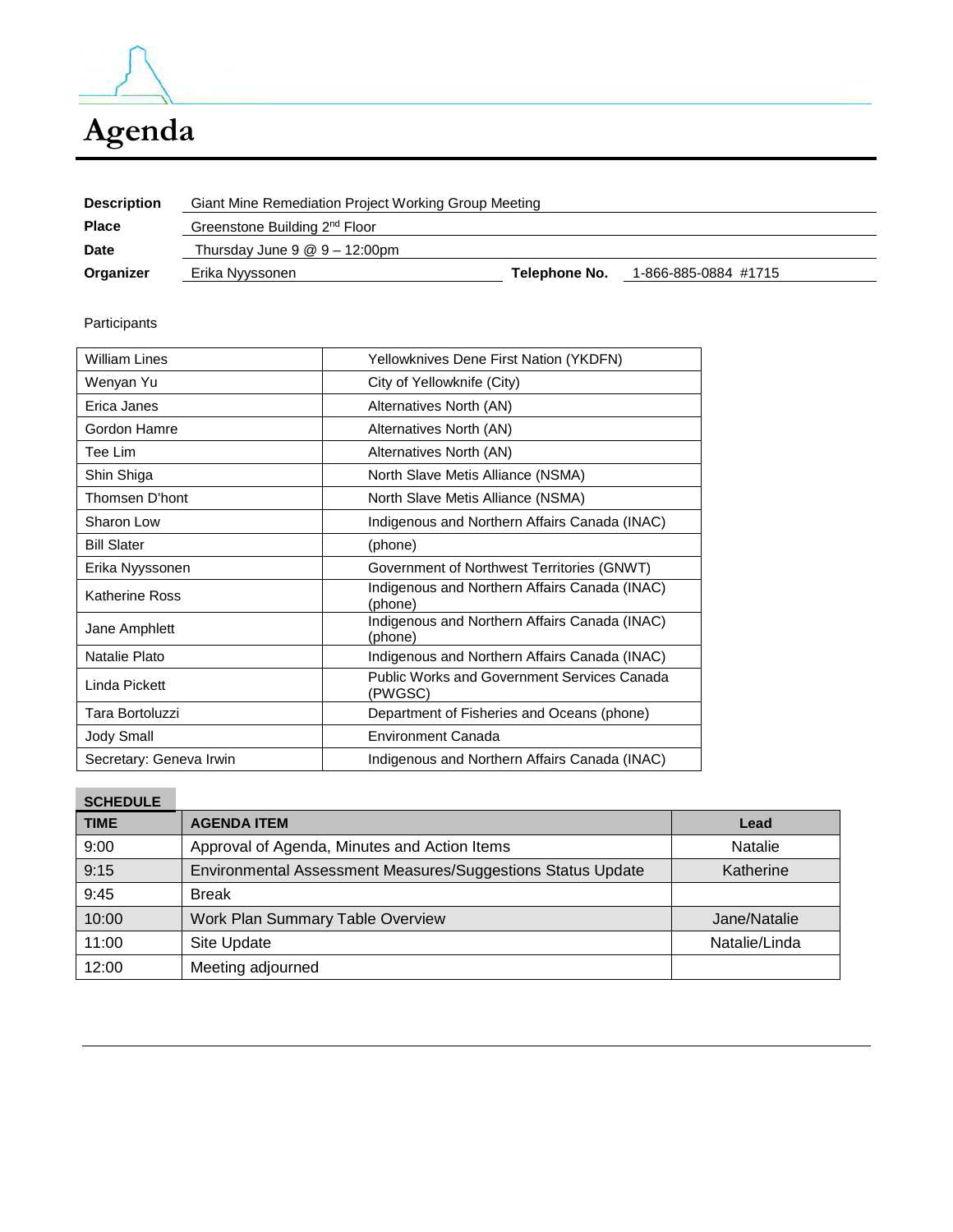# **Giant Mine EA Measures Tracking Table- June 6, 2016**

|              | <b>Measure</b>                                                                                                                                                                                                                                                                                                                                                                                                                                                                                                                                                                                                                                                                                                                                                                            | <b>Status</b>             | Progress in 2015-16                                                                                                                                                                                                           | <b>Plans for 2016-17</b>                                                                                                                     |
|--------------|-------------------------------------------------------------------------------------------------------------------------------------------------------------------------------------------------------------------------------------------------------------------------------------------------------------------------------------------------------------------------------------------------------------------------------------------------------------------------------------------------------------------------------------------------------------------------------------------------------------------------------------------------------------------------------------------------------------------------------------------------------------------------------------------|---------------------------|-------------------------------------------------------------------------------------------------------------------------------------------------------------------------------------------------------------------------------|----------------------------------------------------------------------------------------------------------------------------------------------|
| $\mathbf{1}$ | To prevent the significant adverse impacts on environment and the significant public concern<br>from the proposed perpetual timeframe, the Project will proceed only as an interim solution, for<br>a maximum of 100 years.                                                                                                                                                                                                                                                                                                                                                                                                                                                                                                                                                               | No Action<br>Required     |                                                                                                                                                                                                                               |                                                                                                                                              |
|              |                                                                                                                                                                                                                                                                                                                                                                                                                                                                                                                                                                                                                                                                                                                                                                                           |                           |                                                                                                                                                                                                                               |                                                                                                                                              |
| $\mathbf{2}$ | Every 20 years after the beginning of Project implementation, the Developer will commission an<br>independent review of the Project to evaluate its effectiveness to date, and to decide if a better<br>approach can be identified. This will:                                                                                                                                                                                                                                                                                                                                                                                                                                                                                                                                            | Future action<br>required | Article 8 of the June 9, 2015<br><b>Environmental Agreement</b><br>further formalized the<br>process through which the                                                                                                        | No action required in<br>2016-2017                                                                                                           |
|              | 1. consider results of the ongoing research                                                                                                                                                                                                                                                                                                                                                                                                                                                                                                                                                                                                                                                                                                                                               |                           | future Independent Project                                                                                                                                                                                                    |                                                                                                                                              |
|              | 2. be participatory in nature                                                                                                                                                                                                                                                                                                                                                                                                                                                                                                                                                                                                                                                                                                                                                             |                           | Review will be conducted.                                                                                                                                                                                                     |                                                                                                                                              |
|              | 3. follow the requirements of procedural fairness and be transparent in nature.                                                                                                                                                                                                                                                                                                                                                                                                                                                                                                                                                                                                                                                                                                           |                           |                                                                                                                                                                                                                               |                                                                                                                                              |
|              | If the periodic review identifies a better approach that is feasible and cost-effective, the<br>Developer will further study it, and make the study and its results of the study public.                                                                                                                                                                                                                                                                                                                                                                                                                                                                                                                                                                                                  |                           |                                                                                                                                                                                                                               |                                                                                                                                              |
| $\mathbf{3}$ | To facilitate active research in emerging technologies towards finding a permanent solution for<br>dealing with arsenic at the Giant mine site, the Developer will fund research activity as advised<br>by stakeholders and potentially affected Parties through the Oversight Body. The ongoing<br>funding for this research activity, and additional resources required to manage its coordination,<br>will be negotiated and included as part of the environmental agreement specified in Measure 7<br>and will make best use of existing research institutions and programs. The Oversight Body will<br>ensure through the research activity that, on a periodic basis:<br>reports on relevant emerging technologies are produced;<br>1.<br>research priorities are identified;<br>2. | Complete                  | Articles 7 & 11 of the June<br>9, 2015 Environmental<br>Agreement provide a<br>commitment of funding for<br>the Oversight Body (which<br>will be known publicly as the<br>Giant Mine Oversight Board,<br>or GMOB) to manage a | Funding in the<br>amount of \$175,000<br>(2015 dollars) will be<br>provided to GMOB to<br>commence<br>development of<br>research priorities. |
|              | research funding is administered;<br>3.<br>results of research are made public, and<br>4.<br>5.<br>results of each cycle are applied to the next cycle of these steps.                                                                                                                                                                                                                                                                                                                                                                                                                                                                                                                                                                                                                    |                           | research program as<br>required by Measure 3.<br>Initial funding will flow for<br>this Measure in 2016-2017<br>and will be ongoing.                                                                                           |                                                                                                                                              |
| 4            | The Oversight Body will provide the results of the research funded by the Developer to the<br>periodic reviews of the Project described in Measure 2. If better technological options are<br>identified through the funded research in-between these periodic 20-year reviews, these will be<br>reported publicly by the Oversight Body to the Parties, the Developer and the Canadian public.<br>The Developer will consider these technologies and make decisions regarding their feasibility.<br>The Developer will make any such decisions public.                                                                                                                                                                                                                                    | Complete                  | Article 8 of the<br><b>Environmental Agreement</b><br>further formalized this<br>obligation for the Oversight<br>Body (GMOB).                                                                                                 | No action required<br>until closer to the 20<br>year review date.                                                                            |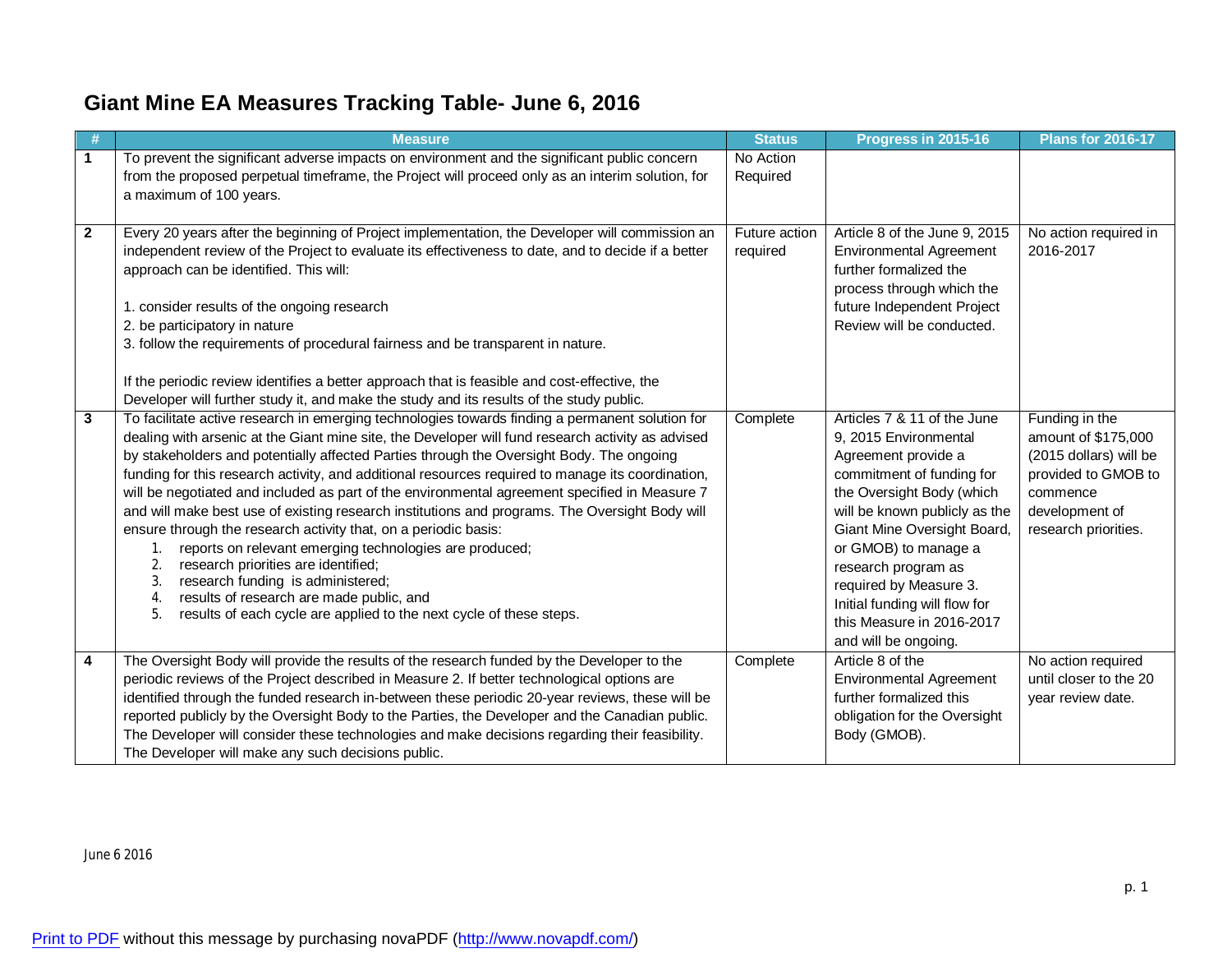|                | <b>Measure</b>                                                                                                                                                                                                                                                                                                                                                                                                                                                                                                                                                                                                                                                                                                                                                                                                                                                                                                                                                                                                                            | <b>Status</b>              | Progress in 2015-16                                                                                                                                       | <b>Plans for 2016-17</b>                                                                                                                                                                                     |
|----------------|-------------------------------------------------------------------------------------------------------------------------------------------------------------------------------------------------------------------------------------------------------------------------------------------------------------------------------------------------------------------------------------------------------------------------------------------------------------------------------------------------------------------------------------------------------------------------------------------------------------------------------------------------------------------------------------------------------------------------------------------------------------------------------------------------------------------------------------------------------------------------------------------------------------------------------------------------------------------------------------------------------------------------------------------|----------------------------|-----------------------------------------------------------------------------------------------------------------------------------------------------------|--------------------------------------------------------------------------------------------------------------------------------------------------------------------------------------------------------------|
| 5              | In order to mitigate significant adverse impacts that are otherwise likely, the Developer will<br>commission an independent quantitative risk assessment to be completed before the Project<br>receives regulatory approvals. This will include:<br>1. explicit acceptability thresholds, determined in consultation with potentially affected<br>communities<br>an examination of risks from a holistic perspective, integrating the combined<br>2.<br>environmental, social, health and financial consequences.<br>possible events of a worst-case/ low frequency high consequence nature<br>3.<br>additional considerations specified in Appendix D of the Report of EA<br>4.<br>From this, the Developer will identify any appropriate Project improvements and identify<br>management responses to avoid or reduce the severity of predicted unacceptable risks.                                                                                                                                                                     | Future action<br>required. | None anticipated beyond<br>discussion in project<br>planning                                                                                              | Engagement on<br>scope of Measure<br>with stakeholders<br>(WG, GMAC)                                                                                                                                         |
| 6              | The Developer will:<br>investigate long-term funding options for the ongoing maintenance of this Project and<br>$\bullet$<br>for contingencies, including a trust fund with multi-year up front funding,<br>involve stakeholders and the public in discussions on funding options; and,<br>$\bullet$<br>make public a detailed report within three years that describes its consideration of<br>$\bullet$<br>funding options, providing stakeholders with the opportunity to comment on the report.                                                                                                                                                                                                                                                                                                                                                                                                                                                                                                                                       | Future action<br>required  | The requirement to have<br>long-term funding in place<br>has been included in the<br>overall project schedule for<br>planning purposes.                   | Options for long term<br>source of funds are<br>being developed for<br>the short term (i.e to<br>the end of active<br>remediation) and long<br>term $(i.e - post)$<br>closure monitoring<br>and maintenance) |
| $\overline{7}$ | The Developer will negotiate a legally-binding environmental agreement with, at a minimum, the<br>members of the Oversight Working Group, and other appropriate representative organizations,<br>to create an independent Oversight Body for the Giant Mine Remediation Project. These<br>negotiations will build on the existing discussion paper and draft environmental agreement of<br>the Giant Oversight Working group. This Oversight Body will exist for the life of the Project<br>unless otherwise agreed by the Parties to the Environmental Agreement. Every effort will be<br>made to have the Oversight Body in place as early as possible. The negotiations will make<br>significant progress within six months of the Ministers' environmental assessment decision or<br>proceed to mediation. The Developer will cover any mediation costs. The environmental<br>agreement will include a dispute resolution mechanism to ensure compliance with the<br>agreement and a stable funding mechanism for the Oversight Body. | Complete                   | The Environmental<br>Agreement came into effect<br>on June 9, 2015                                                                                        | None                                                                                                                                                                                                         |
| 8              | The activities of the oversight body will include:<br>keeping track of monitoring activities by the Developer and the results of those<br>$\bullet$<br>activities, including water quality and aquatic effects monitoring, health monitoring and<br>other monitoring;<br>considering the adequacy of funding for the Project and ongoing research;<br>$\bullet$<br>providing advice to the Developer, regulators and government on ongoing<br>improvements in monitoring and Project management to prevent risks and mitigate any<br>potential impacts;                                                                                                                                                                                                                                                                                                                                                                                                                                                                                   | Complete                   | The Environmental<br>Agreement provides for the<br>creation of the Oversight<br>Body (GMOB) and funding<br>to fulfill these obligations<br>going forward. | None.                                                                                                                                                                                                        |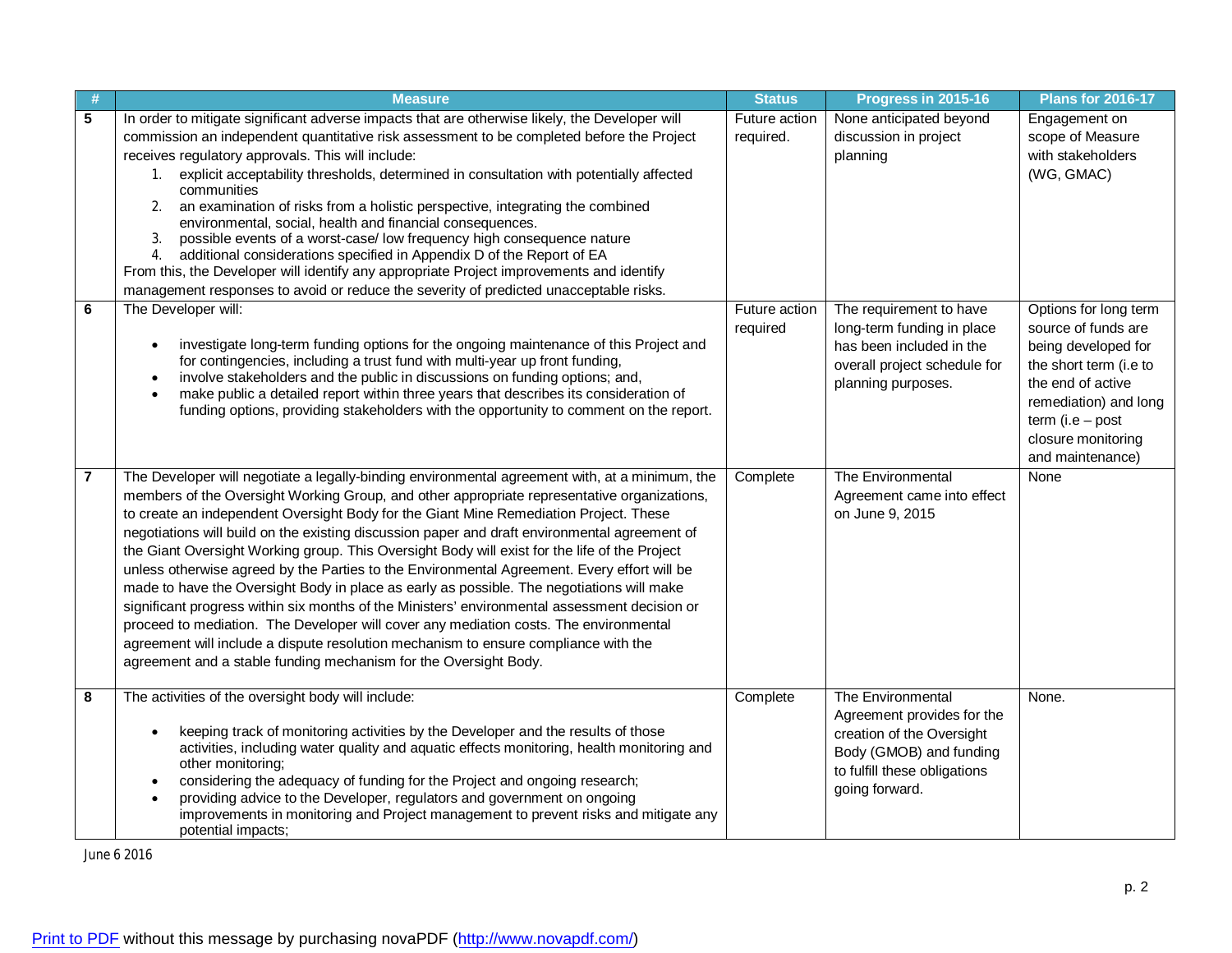| #  | <b>Measure</b>                                                                                                                                                                                                                                                                                                                                                                                                                                                                                                                                                                                                                                                                                                                                                                                                                                                                                                                                                                                                                                                                                                                                                                                                                                                                                                                                                                                                                                                                                                                                                                                                                                                 | <b>Status</b> | Progress in 2015-16                                                                                                                                                                                                                                                                                                                                                                                                                    | <b>Plans for 2016-17</b>                                                                                                                                                                    |
|----|----------------------------------------------------------------------------------------------------------------------------------------------------------------------------------------------------------------------------------------------------------------------------------------------------------------------------------------------------------------------------------------------------------------------------------------------------------------------------------------------------------------------------------------------------------------------------------------------------------------------------------------------------------------------------------------------------------------------------------------------------------------------------------------------------------------------------------------------------------------------------------------------------------------------------------------------------------------------------------------------------------------------------------------------------------------------------------------------------------------------------------------------------------------------------------------------------------------------------------------------------------------------------------------------------------------------------------------------------------------------------------------------------------------------------------------------------------------------------------------------------------------------------------------------------------------------------------------------------------------------------------------------------------------|---------------|----------------------------------------------------------------------------------------------------------------------------------------------------------------------------------------------------------------------------------------------------------------------------------------------------------------------------------------------------------------------------------------------------------------------------------------|---------------------------------------------------------------------------------------------------------------------------------------------------------------------------------------------|
|    | sharing the oversight body's conclusions with the general public and potentially<br>affected communities in a culturally appropriate manner                                                                                                                                                                                                                                                                                                                                                                                                                                                                                                                                                                                                                                                                                                                                                                                                                                                                                                                                                                                                                                                                                                                                                                                                                                                                                                                                                                                                                                                                                                                    |               |                                                                                                                                                                                                                                                                                                                                                                                                                                        |                                                                                                                                                                                             |
| 9  | The Developer will work with other federal and territorial departments as necessary to design<br>and implement a broad health effects monitoring program in N'dilo, Dettah and Yellowknife<br>focusing on arsenic and any other contaminants in people which might result from this Project.<br>This will include studies of baseline health effects of these contaminants and ongoing periodic<br>monitoring. This will be designed with input from:<br>Health Canada, GNWT Health and Social Services and the Yellowknife medical<br>$\bullet$<br>community; and<br>The Yellowknives Dene and other potentially affected communities.<br>The organization conducting the monitoring will provide regular plain language explanations of<br>the monitoring results in terms that are understandable to lay people, and communicate this to<br>potentially affected communities in a culturally appropriate manner.                                                                                                                                                                                                                                                                                                                                                                                                                                                                                                                                                                                                                                                                                                                                            | Underway      | Approval received from<br>Senior Management to have<br>Dr. Laurie Chan proceed<br>with preparing a proposal to<br>address Measure 9.                                                                                                                                                                                                                                                                                                   | Establish an advisory<br>committee, develop a<br>communications plan.<br>Develop scope for the<br>health study with<br>engagement from<br>stakeholders (WG,<br>GMAC)                        |
| 10 | The Developer will commission a comprehensive quantitative human health risk assessment by<br>an independent, qualified human health risk assessor selected in collaboration with Health<br>Canada, the Yellowknives Dene, the City of Yellowknife, and the Developer. This human health<br>risk assessment will be completed before the Project receives regulatory approvals. It will:<br>1. Include a critical review of the 2006 Tier II human health risk assessment and the<br>previous screening reports;<br>2. Consider additional exposures and thresholds (as specified in Appendix F of the<br>Report of EA);<br>3. Decide whether a Tier III risk assessment is appropriate;<br>4. Provide a plain language explanation of the results in terms that are understandable<br>to the general public, and communicate this to potentially affected communities in a<br>culturally appropriate manner;<br>5. Provide interpretation of results and related guidance; and<br>6. Inform the broad health effects monitoring program (described in Measure 9 above).<br>The Developer may conduct the human health risk assessment concurrently with the<br>quantitative risk assessment described in Measure 5. Based on the results of this human health<br>risk assessment, and on any existing results of the health effects monitoring program<br>(described in Measure 9 above), the Developer will, if necessary in response to this information,<br>identify, design and implement appropriate design improvements and identify appropriate<br>management responses to avoid or reduce the severity of any predicted unacceptable health<br>risks. | Underway      | The Project Team worked<br>with Stantec Environmental<br>to develop a Statement of<br>Work for the HHRA work<br>with input from members of<br>the Giant Mine Working<br>Group.<br>Specifications and<br>evaluation criteria were<br>developed for contracting<br>purposes.<br>Contracting process was<br>initiated prior to year-end.<br>The Project Team began<br>developing an SOW for<br>stress assessment with Dr.<br>Shankardass. | Award of the contract<br>is expected in June<br>2016, and the<br>contractor to begin<br>conducting HHRA<br>work thereafter.<br>Ongoing and<br>engagement with<br>stakeholders (WG,<br>GMAC) |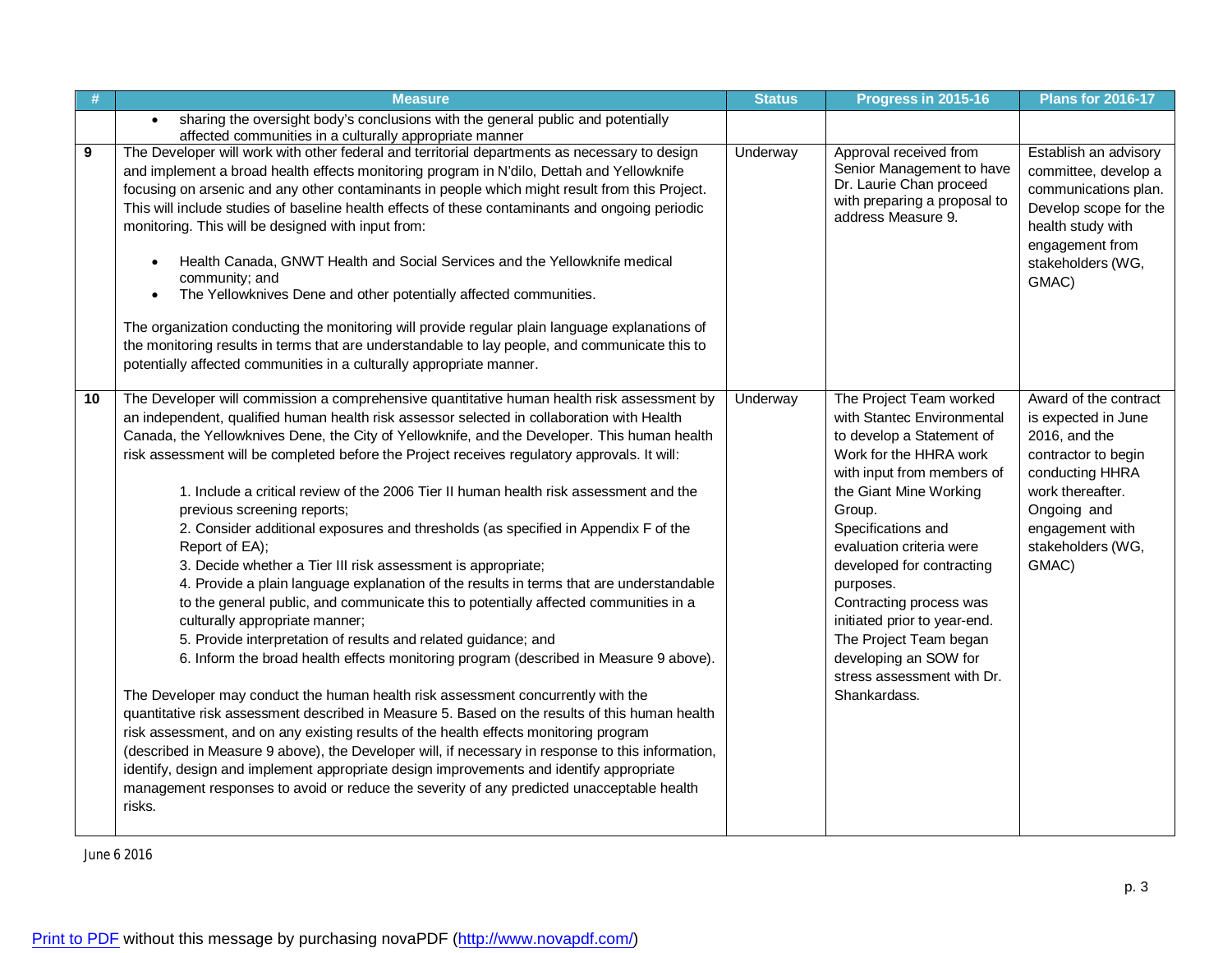| -#              | <b>Measure</b>                                                                                                                                                                              | <b>Status</b>    | Progress in 2015-16               | <b>Plans for 2016-17</b>                    |
|-----------------|---------------------------------------------------------------------------------------------------------------------------------------------------------------------------------------------|------------------|-----------------------------------|---------------------------------------------|
|                 | Also, footnote #133 in the Report of EA (Appendix D) is revised to read, in its entirety, "Including                                                                                        |                  |                                   |                                             |
|                 | inference of causality and pathologies deducted from any available health studies."                                                                                                         |                  |                                   |                                             |
| 11              | The Developer, with meaningful participation from the Oversight Body and other parties, will                                                                                                | Underway         | Baker Creek was a                 | Evaluating input from                       |
|                 | thoroughly assess options for, and the environmental impacts of, diversion of Baker Creek to a                                                                                              |                  | component in the Surface          | the Surface Design                          |
|                 | north diversion route previously considered by the Developer or another route that avoids the<br>mine site and is determined appropriate by the Developer. Within one year of the project   |                  | Design Engagement<br>discussions. | Engagement work.<br>Expert support          |
|                 | receiving its water license, a report outlining a comparison of options including the current on-                                                                                           |                  | Further discussions will          | working group (DFO,                         |
|                 | site realignment will be provided to the appropriate regulatory authorities, the Oversight Body                                                                                             |                  | need to be had with GMOB          | EC, HC) to be                               |
|                 | and the public.                                                                                                                                                                             |                  | as to how their participation     | reinstated.                                 |
|                 |                                                                                                                                                                                             |                  | will be integrated.               | A draft options report                      |
|                 | Once informed by the advice of the Oversight Body and regulatory authorities, the Developer                                                                                                 |                  |                                   | is anticipated in                           |
|                 | will determine and implement the preferred option. In doing so, the Developer will consider the                                                                                             |                  |                                   | February 2017.                              |
|                 | advice of the Oversight Body, regulatory authorities, and the public, and will ensure that the                                                                                              |                  |                                   | GMOB is expected to                         |
|                 | primary considerations in selecting an option are to:                                                                                                                                       |                  |                                   | be integrated into the                      |
|                 |                                                                                                                                                                                             |                  |                                   | expert support                              |
|                 | minimize the likelihood of Baker Creek flooding and entering the arsenic chambers,<br>a)<br>stopes and underground workings, and                                                            |                  |                                   | working group, or                           |
|                 | minimize the exposure of fish in Baker Creek to arsenic from existing contaminated<br>b)                                                                                                    |                  |                                   | should provide input<br>to the Project Team |
|                 | sediments on the mine site, surface drainage from the mine site or tailings runoff. If off-                                                                                                 |                  |                                   | on how they will meet                       |
|                 | site diversion is selected, the Developer will seek required regulatory approvals to                                                                                                        |                  |                                   | the requirement of                          |
|                 | implement the diversion within five years of receiving its water license.                                                                                                                   |                  |                                   | meaningfully                                |
|                 |                                                                                                                                                                                             |                  |                                   | participating.                              |
| 12              | To prevent significant adverse impacts on Great Slave Lake from contaminated surface waters                                                                                                 | Future action    | Worked on site specific           | Ongoing work to                             |
|                 | in the existing or former channel of Baker Creek, should it be re-routed to avoid the mine site,                                                                                            | required         | water quality objectives to       | solidify the site                           |
|                 | the Developer will ensure that water quality at the outlet of Baker Creek channel will meet site-                                                                                           |                  | feed into the SDE process         | specific water quality                      |
|                 | specific water quality objectives based on the CCME Guidance on the Site-Specific Application                                                                                               |                  | and future expert support         | objectives                                  |
|                 | of Water Quality Guidelines in Canada.                                                                                                                                                      |                  | working group discussions.        |                                             |
| $\overline{13}$ | The Developer will design and, with the applicable regulators, manage the Project to ensure<br>that, with respect to arsenic and any other contaminants of potential concern, the following | Future<br>Action | See measures 11&12                | See measures 11&12                          |
|                 | water quality objectives are achieved in the vicinity of the outlet of the existing or former channel                                                                                       | Required         |                                   |                                             |
|                 | of Baker Creek, should it be re-routed to avoid the mine, excluding Reach 0:                                                                                                                |                  |                                   |                                             |
|                 |                                                                                                                                                                                             |                  |                                   |                                             |
|                 | Water quality changes due to discharge from the former channel of Baker Creek will<br>a)                                                                                                    |                  |                                   |                                             |
|                 | not reduce benthic invertebrate and plankton abundance or diversity;                                                                                                                        |                  |                                   |                                             |
|                 | Water quality changes due to discharge from the former channel of Baker Creek will<br>b)<br>not harm fish health, abundance or diversity;                                                   |                  |                                   |                                             |
|                 | Water quality changes due to discharge from the former channel of Baker Creek will<br>C)                                                                                                    |                  |                                   |                                             |
|                 | not adversely affect areas used as drinking water sources,                                                                                                                                  |                  |                                   |                                             |
|                 | Water quality changes due to discharge from the former channel of Baker Creek will<br>d)                                                                                                    |                  |                                   |                                             |
|                 | not adversely affect any traditional or recreational users; and,                                                                                                                            |                  |                                   |                                             |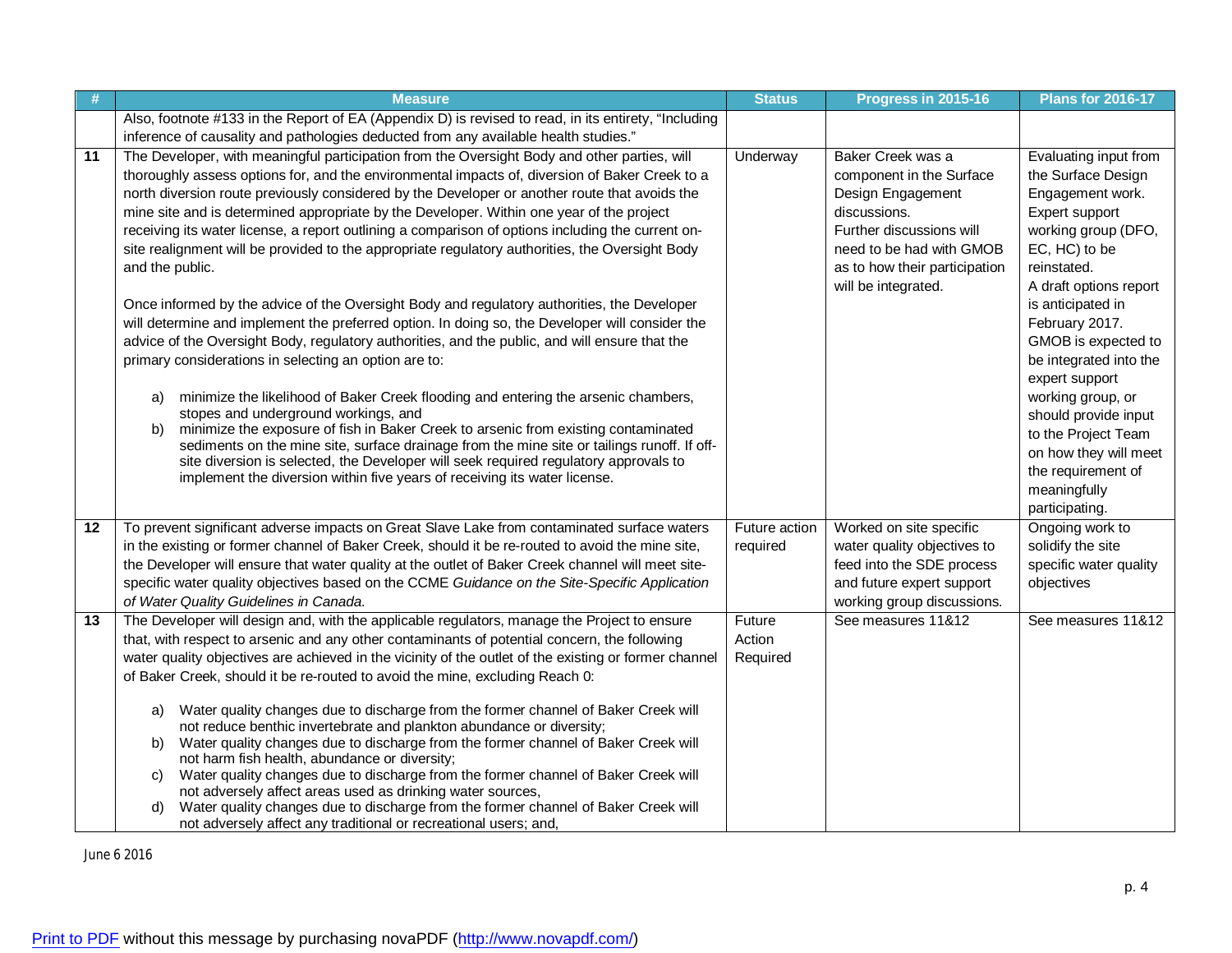| #  | <b>Measure</b>                                                                                              | <b>Status</b> | Progress in 2015-16 | <b>Plans for 2016-17</b> |
|----|-------------------------------------------------------------------------------------------------------------|---------------|---------------------|--------------------------|
|    | There is no increase in arsenic levels in Great Slave Lake due to discharge from the<br>e)                  |               |                     |                          |
|    | former channel of Baker Creek beyond the parameters described in Measure 12.                                |               |                     |                          |
| 14 | The Developer will add an ion exchange process to its proposed water treatment process to                   | Future        | None                | To be actioned during    |
|    | produce water treatment plant effluent that at least meets Health Canada drinking water                     | Action        |                     | design and               |
|    | standards (containing no more than 10µg/L of arsenic), to be released using a near shore outfall            | Required      |                     | implementation           |
|    | immediately offshore of the Giant mine site instead of through the proposed diffuser. The                   |               |                     |                          |
|    | Developer will achieve this concentration without adding lake water to dilute effluent in the               |               |                     |                          |
|    | treatment plant.                                                                                            |               |                     |                          |
| 15 | The Developer and regulators will design and manage the Project so that, with respect to                    | Future        | None                | Outfall location to be   |
|    | arsenic and any other contaminants of potential concern:                                                    | Action        |                     | finalized through        |
|    |                                                                                                             | Required      |                     | detailed design          |
|    | 1. Water quality at the outfall will meet the Health Canada Guidelines for Canadian                         |               |                     | discussions and          |
|    | Drinking Water Quality; and,                                                                                |               |                     | engagement.              |
|    | The following water quality objectives in the receiving environment are met:<br>2.                          |               |                     |                          |
|    | a) Water quality changes due to effluent discharge will not reduce benthic                                  |               |                     |                          |
|    | invertebrate and plankton abundance or diversity at 200 metres from the outfall;                            |               |                     |                          |
|    | Water quality changes due to effluent discharge will not harm fish health,<br>b)                            |               |                     |                          |
|    | abundance or diversity;                                                                                     |               |                     |                          |
|    | Water quality changes due to effluent discharge will not adversely affect areas<br>C)                       |               |                     |                          |
|    | used as drinking water sources; and,                                                                        |               |                     |                          |
|    | There is no increase in arsenic levels in Yellowknife Bay water at 200 metres from<br>d)                    |               |                     |                          |
|    | the outfall: and,                                                                                           |               |                     |                          |
|    | There is no increase in arsenic levels in Yellowknife Bay sediments at 500 metres<br>e)                     |               |                     |                          |
|    | from the outfall                                                                                            |               |                     |                          |
| 16 | Before construction, the Developer will model re-suspension of arsenic from sediments and                   | Future        | None                | None anticipated         |
|    | resulting bioavailability in the vicinity of the outfall. If the modeling results indicate that the outfall | Action        |                     |                          |
|    | may resuspend arsenic from sediments, the Developer will modify the outfall design until                    | Required      |                     |                          |
|    | operation does not cause resuspension of arsenic from sediment.                                             |               |                     |                          |
| 17 | Before operating the outfall, the Developer will design and implement a comprehensive aquatic               | Future        | None                | Work planned to          |
|    | effects monitoring program that is sufficient to determine if the water quality objectives listed in        | Action        |                     | develop conceptual       |
|    | Measure 15 are being met. This program will:                                                                | Required      |                     | design of the study      |
|    | 1. at a minimum, be able to identify any accumulation of arsenic over time in the water,                    |               |                     | including identifying    |
|    | sediment or fish in the receiving environment;                                                              |               |                     | parameters, potential    |
|    | include appropriate monitoring locations near N'dilo, in Back Bay and in Yellowknife<br>2.                  |               |                     | water quality based      |
|    | Bay, with a focus on areas in the vicinity of the outfall and areas used by people;                         |               |                     | effluent quality         |
|    | include the establishment of a baseline for aquatic effects in Back Bay before<br>3.                        |               |                     | criteria. Timing of the  |
|    | beginning Project construction and installation of the outfall;                                             |               |                     | AEMP will be             |
|    | be developed according to AANDC Guidelines for Designing and Implementing<br>4.                             |               |                     | determined.              |
|    | Aquatic Effects Monitoring Programs for Development Projects in the Northwest                               |               |                     |                          |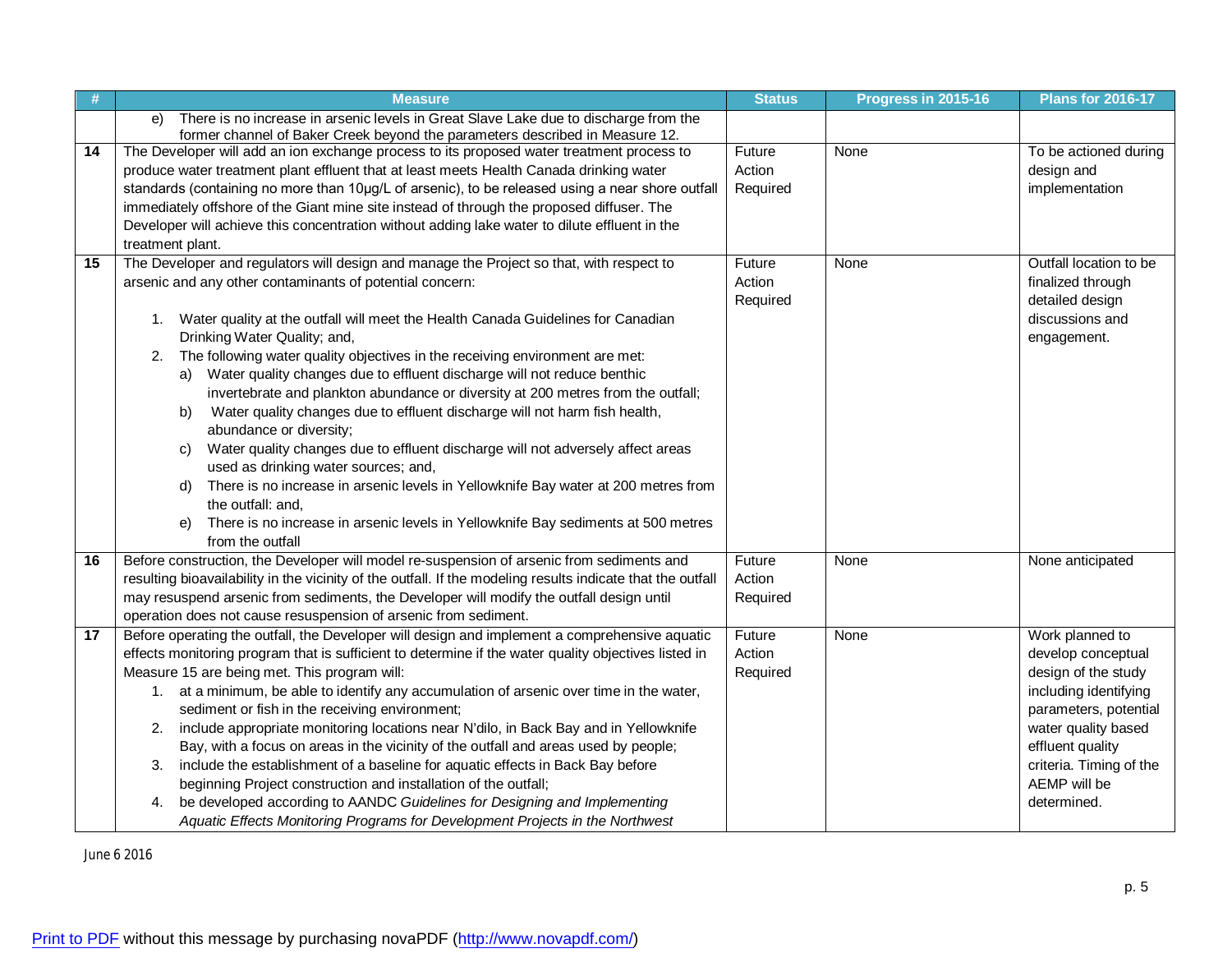|                 | <b>Measure</b>                                                                                                                                                                                                                                                                                                                                                                                                                                                                                                                                                                                                                            | <b>Status</b>                | Progress in 2015-16                                                                              | <b>Plans for 2016-17</b>                                                                                                                                                   |
|-----------------|-------------------------------------------------------------------------------------------------------------------------------------------------------------------------------------------------------------------------------------------------------------------------------------------------------------------------------------------------------------------------------------------------------------------------------------------------------------------------------------------------------------------------------------------------------------------------------------------------------------------------------------------|------------------------------|--------------------------------------------------------------------------------------------------|----------------------------------------------------------------------------------------------------------------------------------------------------------------------------|
|                 | Territories, June 2009, with corresponding action levels and management response<br>framework.                                                                                                                                                                                                                                                                                                                                                                                                                                                                                                                                            |                              |                                                                                                  |                                                                                                                                                                            |
| 18              | Prior to preparing chambers and stopes for freezing, the Developer will conduct a<br>comprehensive quantitative risk assessment evaluating both wet and dry methods for the initial<br>freezing design, with respect to current risks and implications for future removal. This will<br>include an evaluation of potential effects of the proposed freezing and wetting method on the<br>thawing or frozen excavations, and potential impacts of ongoing design changes prior to<br>implementing the Project. The Developer will release a plain language report to the public<br>describing its considerations and the resulting design. | <b>Underway</b>              | Freeze design basis report<br>was finalized and<br>engagement occurred with<br>the Working Group | Plain language report<br>to be developed and<br>released to the public.                                                                                                    |
| 19              | Considering the results of the risk assessment described in Measure 18, the Developer will not<br>adopt any method of freezing that significantly reduces opportunities for future arsenic removal<br>or other remediation by future technologies.                                                                                                                                                                                                                                                                                                                                                                                        | Future<br>Action<br>Required | None                                                                                             | None                                                                                                                                                                       |
| 20              | The Developer will conduct all major demolition and construction activities with the potential to<br>release large amounts of dust or contaminants into the air when wind directions will minimize<br>the chances of dust and contaminants blowing into the City of Yellowknife, Dettah and N'dilo.                                                                                                                                                                                                                                                                                                                                       | Future<br>Action<br>Required | None                                                                                             | None anticipated                                                                                                                                                           |
| $\overline{21}$ | The Developer will collect dust and contaminant level data from soil and vegetation in the<br>vicinity of major reclamation activities before and after major demolition or construction activities<br>to serve as a baseline for any related adaptive management activities that may follow.                                                                                                                                                                                                                                                                                                                                             | Future<br>Action<br>Required | None                                                                                             | None anticipated                                                                                                                                                           |
| 22              | The Developer will conduct a study to determine appropriate depth of the tailings cap and B1 pit<br>cover, in consultation with Environment Canada and responsible regulators, to verify that the<br>depth proposed will ensure the tailings cap and B1 pit cover are not compromised by vegetation<br>growth. The Developer will provide a report of this study to the Mackenzie Valley Land and<br>Water Board before it issues a water license for the Project.                                                                                                                                                                        | Future<br>Action<br>Required | Tailings remediation options<br>were discussed as part of<br>the SDE process.                    | Confirm requirements<br>and objectives of<br>tailings cover.                                                                                                               |
| 23              | The Developer will work cooperatively with responsible regulatory authorities and interested<br>Parties in the development and submission of a Tailings Monitoring and Management Plan prior<br>to receiving regulatory approvals. This plan will not only identify potential issues for the<br>management of tailings but will also identify mitigation measures to prevent problems related to<br>the tailings cap failure, and will include consideration of the B1 pit cover as applicable.                                                                                                                                           | Future<br>Action<br>Required | None                                                                                             | Further definition of<br>the plan for the<br>remediation of the<br>tailings will need to be<br>advanced before a<br>monitoring and<br>management plan<br>can be developed. |
| $\overline{24}$ | The Developer will physically prevent all-terrain vehicle access to the tailings cap and B1 pit<br>cover to prevent the surface from being eroded or otherwise compromised. The Developer will<br>monitor the effectiveness of this prevention, and will take any additional management measures<br>as necessary to prevent all-terrain vehicle access.                                                                                                                                                                                                                                                                                   | Future<br>Action<br>Required | None                                                                                             | None anticipated                                                                                                                                                           |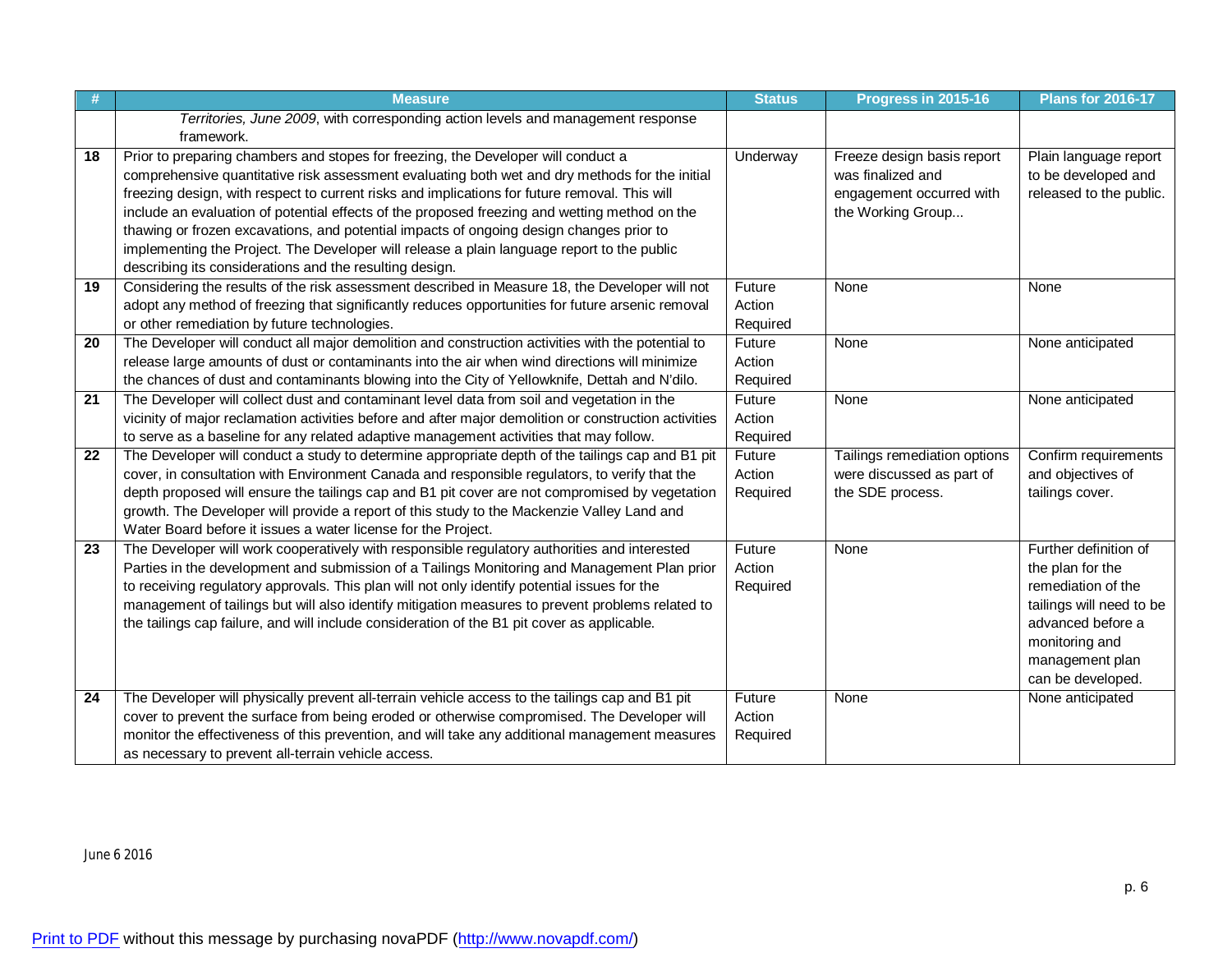|    | <b>Measure</b>                                                                                         | <b>Status</b> | Progress in 2015-16          | <b>Plans for 2016-17</b> |
|----|--------------------------------------------------------------------------------------------------------|---------------|------------------------------|--------------------------|
| 25 | The Developer will work cooperatively with responsible regulatory authorities and interested           | Future        | Air Quality program is       | The final location for   |
|    | Parties in the development and submission of an Air Quality Management Plan which                      | Action        | underway, and the Niven      | the Niven Air station    |
|    | incorporates an ongoing air quality monitoring program. This ongoing monitoring program will           | Required      | Station was put in place,    | will be determined       |
|    | include all previously identified on-site air quality monitoring stations and one off-site air quality |               | however additional           | and the station is       |
|    | monitoring station near Niven Lake. At a minimum, ambient concentrations of NO2 and PM2.5              |               | engagement on the exact      | expected to be fully     |
|    | will be monitored at the Niven lake site. Total suspended particulate and metal concentrations         |               | location is ongoing with     | functional by Fall of    |
|    | will be monitoring at the on-site locations. This air quality monitoring program will identify action  |               | nearby homeowners.           | 2016. An Air Quality     |
|    | levels and trigger additional management and mitigation activities, if required.                       |               |                              | Management Plan will     |
|    |                                                                                                        |               |                              | be submitted as part     |
|    |                                                                                                        |               |                              | of the Water License     |
|    |                                                                                                        |               |                              | Package.                 |
| 26 | In conjunction with Measure 10 above, the Developer will consider the results of the                   | Future        | HHRA work was put out for    | The HHRA to be           |
|    | comprehensive human health risk assessment, and consult with the YKDFN and City of                     | Action        | tender. Consultation was     | contracted and           |
|    | Yellowknife when determining suitable end uses of the site, to ensure that those proposed uses         | Required      | ongoing through regular      | conducted. Ongoing       |
|    | do not pose a health risk to people, including toddlers.                                               |               | meetings with GMAC,          | engagement.              |
|    |                                                                                                        |               | Working group, City of       |                          |
|    |                                                                                                        |               | Yellowknife, and through the |                          |
|    |                                                                                                        |               | Surface Design               |                          |
|    |                                                                                                        |               | <b>Engagement Process.</b>   |                          |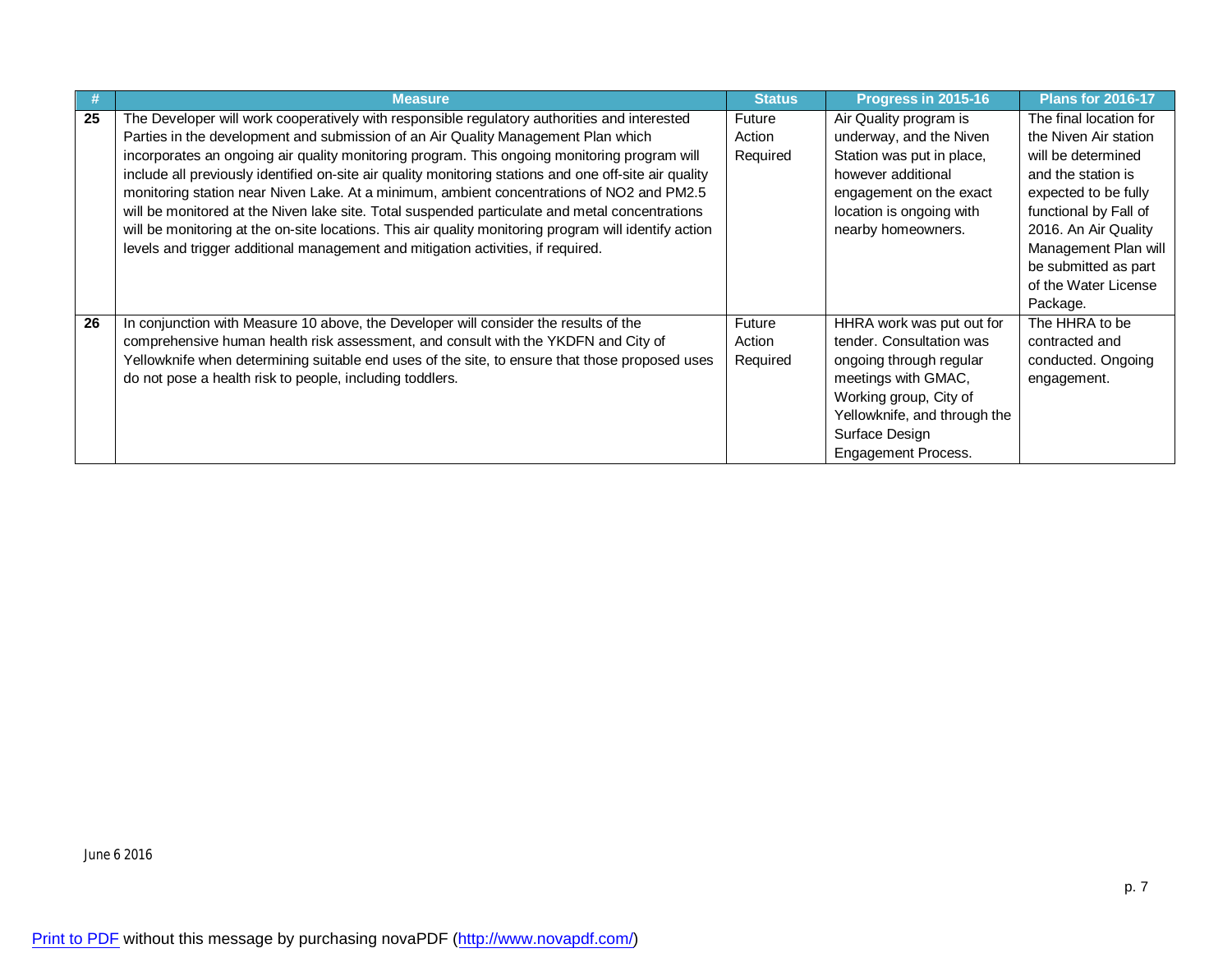| <b>WBS</b>   | <b>Status</b> | <b>Work Package Project</b>                              | <b>Scope 16/17</b>                                                                                                                                                                                                                                         | <b>Proposed Schedule 16/17</b>                                                                              |
|--------------|---------------|----------------------------------------------------------|------------------------------------------------------------------------------------------------------------------------------------------------------------------------------------------------------------------------------------------------------------|-------------------------------------------------------------------------------------------------------------|
|              |               | Plan                                                     |                                                                                                                                                                                                                                                            |                                                                                                             |
|              |               |                                                          | Care and Maintenance - Immediate Risk Mitigation                                                                                                                                                                                                           |                                                                                                             |
| 2.1          | Final         | <b>Base Care and</b><br>Maintenance                      | Site monitoring and management<br>Water Management and Treatment<br>Dust management<br>$\bullet$<br><b>Environmental Monitoring and Reporting</b><br>Waste management (Roaster)                                                                            | Ongoing<br>$\bullet$                                                                                        |
| 2.5.5        | Final         | <b>Underground Utility</b><br>Improvements               | Repair/replace existing compressed air and water pipe<br>$\bullet$<br>services related to C5-09 investigation and the remainder of<br>stope drilling                                                                                                       | Complete installation of air and<br>water services by March 2017                                            |
| 2.5.3.3      | Final         | <b>Underground Power</b><br><b>Distribution Upgrades</b> | Electrical Construction for installation of new equipment<br>and connection of loads, commissioning/test and<br>decommissioning of old equipment                                                                                                           | Contractor work completion- July<br>2016                                                                    |
| 2.5.1.1<br>2 | Final         | Options Analysis and<br>Pumping System Upgrades          | Complete design of pump and piping modifications and<br>electrical modifications                                                                                                                                                                           | February 2017                                                                                               |
| 2.3.6        | Final         | <b>Site Security Upgrades</b>                            | Additional signage<br>Implementation of security assessment (improve security)<br>Full time security at gate house<br>$\bullet$                                                                                                                            | September 2016<br>Implementation of assessment<br>July 31, 2016                                             |
| 2.3.7        | Final         | Deteriorating<br><b>Infrastructure Action Plan</b>       | Implementation of recommended treatments for "higher<br>$\bullet$<br>risk structures'(e.g. erecting safety perimeter)<br>Complete annual inspections on "higher risk structures'<br>$\bullet$<br>Complete 90% design for demo of 7 buildings.<br>$\bullet$ | <b>Inspection Summary Report</b><br>November 2016<br><b>Treatment Option Implementation</b><br>October 2016 |
| 2.6.1.1      | Final         | Interim Dust Management<br><b>Options Assessment</b>     | Development of specification for the<br>$\bullet$<br>construction/implementation of management option<br>Monitoring of dust management option                                                                                                              | Construction and implementation<br><b>Fall 2016</b><br>Complete monitoring July 2017                        |
| 2.5.3.1      | Final         | Site Wide Electrical B3<br>Substation<br>Reconfiguration | Increase electrical system reliability/safety                                                                                                                                                                                                              | Commissioning and Testing - July<br>2016<br><b>Lessons Learned Evaluation</b><br>Session-October 2015       |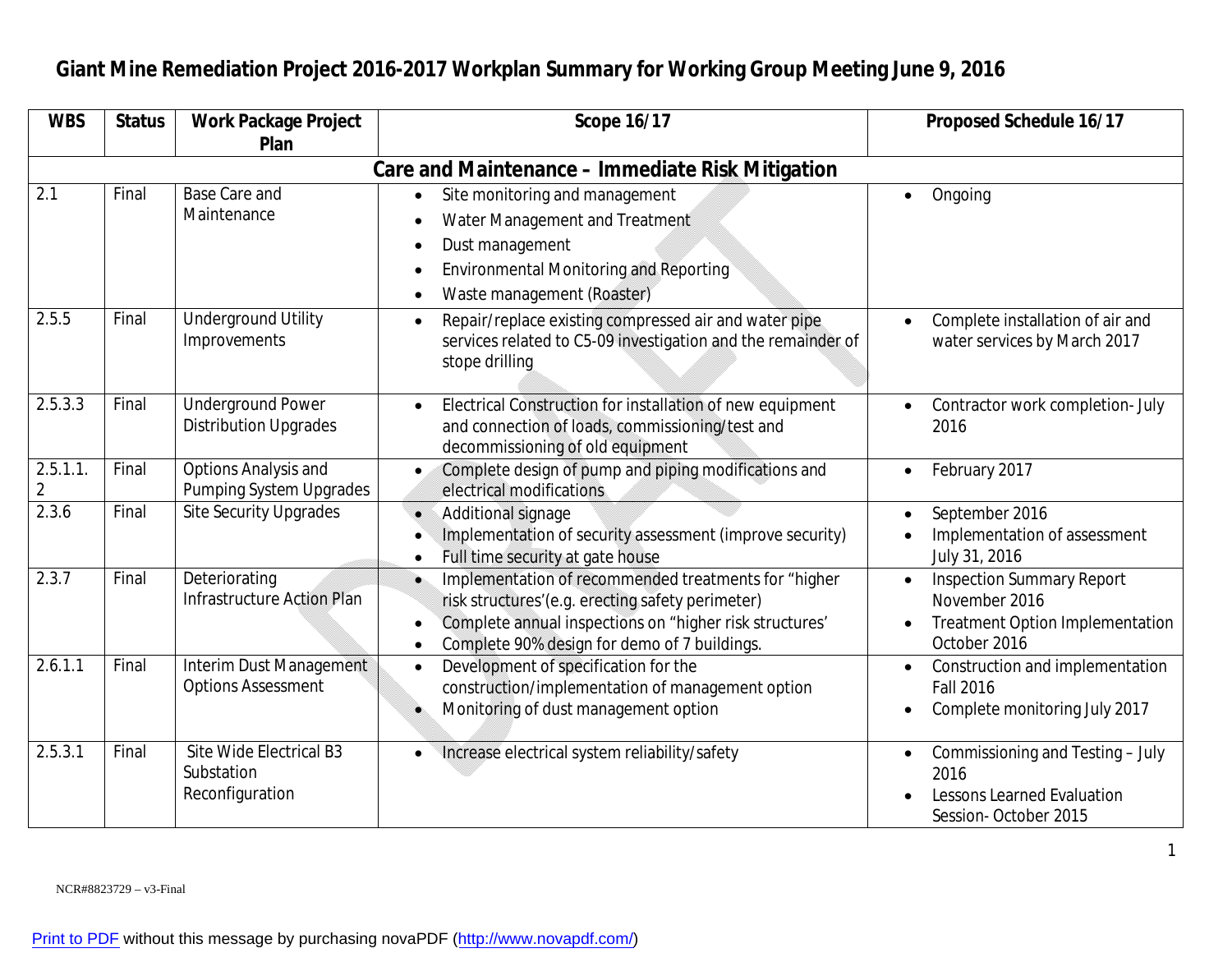| <b>WBS</b> | <b>Status</b> | <b>Work Package Project</b>                                                   | <b>Scope 16/17</b>                                                                                                                                                                     | <b>Proposed Schedule 16/17</b>                                                                                                                                                                 |
|------------|---------------|-------------------------------------------------------------------------------|----------------------------------------------------------------------------------------------------------------------------------------------------------------------------------------|------------------------------------------------------------------------------------------------------------------------------------------------------------------------------------------------|
|            |               | Plan                                                                          |                                                                                                                                                                                        |                                                                                                                                                                                                |
| 3.1.2.3    | Final         | <b>Health and Safety</b><br><b>Advisory Services</b>                          | Contract with an industrial hygienist to participate in<br>$\bullet$<br>required meetings, assessment of reports/results, provide<br>advice on development of procedures/policies etc. | On-going<br>$\bullet$                                                                                                                                                                          |
| 2.5.7      | Final         | <b>Borrow Development</b><br>Support Site C&M                                 | Extension of lay down area<br>$\bullet$<br>Production of 5000m3 of 150mm minus granular materials<br>Production of 5000m3 of 20mm minus                                                | Production and Stockpile of<br>Materials August 2016                                                                                                                                           |
| 2.3.9.1    | Final         | <b>Building Deconstruction-</b><br>A-Shaft and Curling Club<br>Deconstruction | Hazardous material removal and demolition of A-shaft<br>$\bullet$<br>Headframe, Hoist Room, Curling Club, Assay Lab<br>Bird/animal survey prior to work start                          | Quality Assurance contract-June<br>2016<br><b>Hazardous Materials Abatement</b><br>and Demolition Contract-June<br>2016<br>Completion of Work and demob-<br>November 2016                      |
| 2.4.4      | Final         | Air Quality Monitoring<br>Program                                             | Ambient air quality fenceline and community monitoring<br>Internal lessons learned<br>Placement and operation of revised Ndilo and new Niven<br>stations                               | On-going<br>Final Report Lessons Learned<br>September 2016<br>Annual Program Report November<br>2016<br>Installation of Ndilo Station August<br>2016<br>Niven Station operational Fall<br>2016 |
| 2.5.8      | Final         | <b>UBC Bridge</b><br>Reconstruction                                           | Further investigation and analysis of former bridge<br>$\bullet$<br>structure<br>Detailed design and specs package                                                                     | Geotechnical Investigations and<br>$\bullet$<br>Reporting July 2016<br><b>Bridge Design and Specs-</b><br>September 30, 2016                                                                   |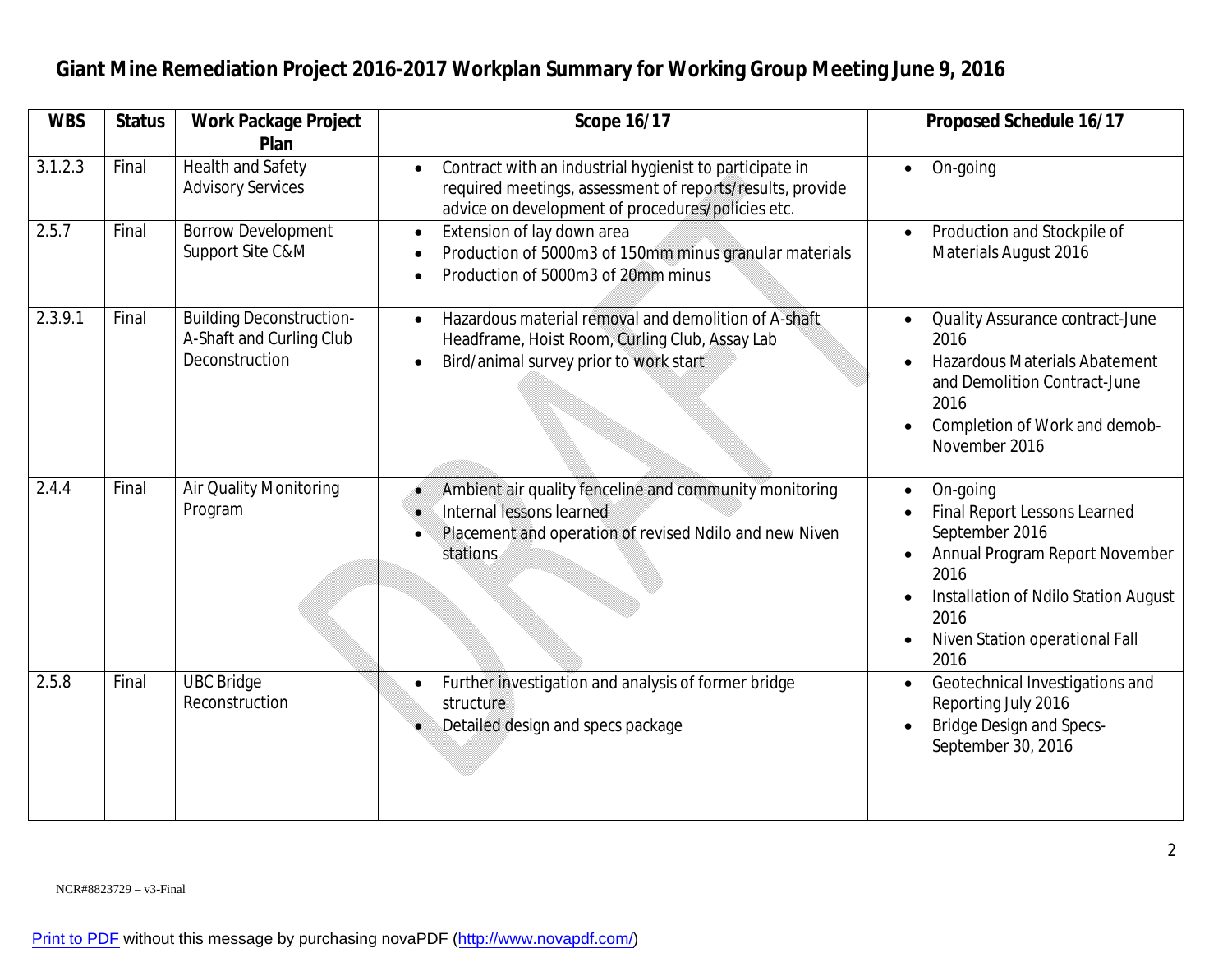#### **WBS** | Status | Work Package Project **Plan Scope 16/17 Proposed Schedule 16/17 Site Stabilization** 2.3.2.3 | Final | C5-09 Stope Stabilization | • Develop technical specification package Develop Terms of Reference (TOR) for specific air monitoring Develop ToR for the Quality Assurance consultant Develop past backfill design mix Award C5-09 backfill contract Completion of backfill operations-December, 2018 3.3.2.1 Final Underground Stabilization-Remainder of Stope Drilling Geotechnical Drilling Program Procurement and Program Execution (including air quality monitoring) • Complete drilling program Drilling activities May-September Completion of geotech drilling-September 2016 3.3.2.2 Final Underground Stabilization-Mine Water Management Development of a conceptual plan for mine-water management Development of a conceptual plan June-December 2016 **Work Packages Addressed Through Surface Design Engagement (SDE ) Process** 1.3.4 | Final | Surface Design Engagement Incorporate stakeholder comments on draft SDE Options Evaluation Workshop report Finalize SDE Options Evaluation Workshop report Consultant support and advice (SRK) for follow-up with stakeholders on project decisions Stakeholder meetings on Draft Report - June 2016 Finalize SDE report - August 2016 Stakeholder meetings on project decisions for surface design - September-November 2016 3.3.3.3 Final Baker Creek-Development and Selection of Alignment Options Comprehensive Options Analysis/Alignment Selection and Report Baker Creek Working Group with expert support departments (DFO, EC, HC, GNWT) to discuss, clarify and resolve any technical issues • LiDAR requirements Draft Baker Options Report for review by stakeholders – February 2017 Selection of Baker Creek alignment- September 2017

#### **Giant Mine Remediation Project 2016-2017 Workplan Summary for Working Group Meeting June 9, 2016**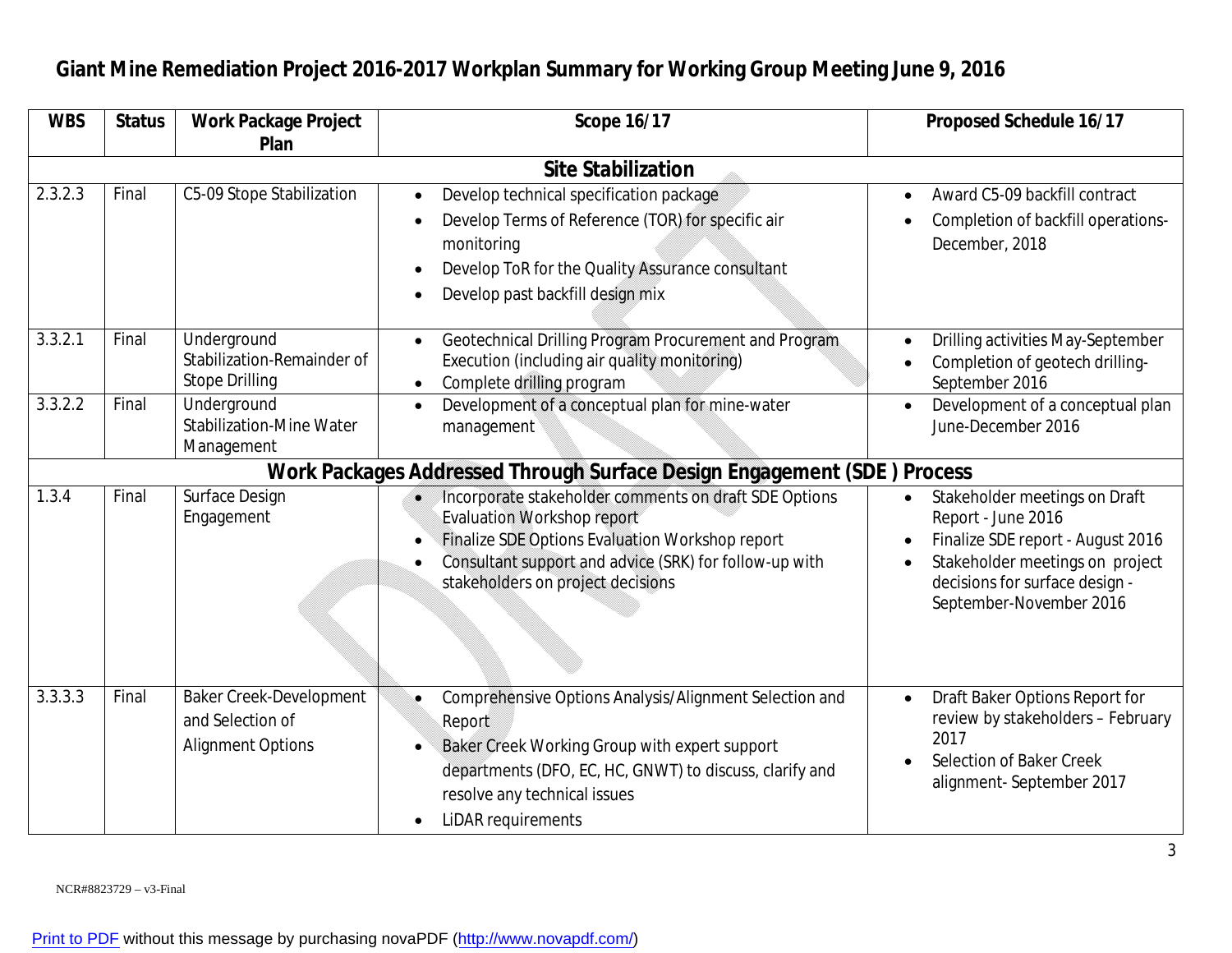| <b>WBS</b> | <b>Status</b> | <b>Work Package Project</b><br>Plan                                                            | <b>Scope 16/17</b>                                                                                                                                                                                                                                                                                                                                                                                | <b>Proposed Schedule 16/17</b>                                                                                                                                                                                                                                                                                 |
|------------|---------------|------------------------------------------------------------------------------------------------|---------------------------------------------------------------------------------------------------------------------------------------------------------------------------------------------------------------------------------------------------------------------------------------------------------------------------------------------------------------------------------------------------|----------------------------------------------------------------------------------------------------------------------------------------------------------------------------------------------------------------------------------------------------------------------------------------------------------------|
| 3.3.3.1    | Final         | <b>Baker Creek-Development</b><br>of Site Specific Water<br>Quality Objectives<br>(SSWQO)      | Refine parameters of Potential concern (POPC) Screening<br>$\bullet$<br>Site Specific Water Quality Objectives Derivation Determine<br>Regional Background concentrations<br>Water Quality Modeling and Predictions                                                                                                                                                                               | Final SSWQO Report - Jan 2018                                                                                                                                                                                                                                                                                  |
| 3.3.9.1    | Final         | Surface Water<br>Management-Arsenic<br>Loading Study                                           | Update arsenic loadings Map based on 2014/15/16<br>information<br>Updates to surface water management hydrology to<br>consider water volumes and seasonality of flows                                                                                                                                                                                                                             | Arsenic loadings report - October<br>2016<br>Surface water mgmt. report -<br>December 2016                                                                                                                                                                                                                     |
| 3.3.4.2    | Final         | <b>New Effluent Treatment</b><br>Plant-Near-Shore Outfall<br>Conceptual<br>Design/Consultation | Identify near shore effluent discharge location and<br>conceptual design of associated structures<br>Consultant participation in engagement sessions to identify<br>acceptable outfall locations<br>Develop outfall option evaluation criteria, and present<br>evaluation process to stakeholders<br>Preparation of report detailing potential locations,<br>evaluation and recommended locations | <b>Engagement with Working</b><br>Group/GMAC on potential outfall<br>locations and criteria - August<br>2016<br>Development of evaluation<br>criteria-September 2016<br>Conceptual Design-November<br>2016<br>Engagement on potential<br>locations with public - Winter<br>2016/17<br>Final report -March 2017 |
| 3.3.4.3    | Final         | <b>New Effluent Treatment</b><br>Plant-Baseline Aquatic<br>Assessment                          | Background information review<br>Project Requirements Definition (Terms of Reference for<br>outfall baseline aquatic assessment study)                                                                                                                                                                                                                                                            | Complete background review -<br>December 2016<br>Procurement award March 2017<br>Development of ToR January 2017<br>Award contract to consultant<br>March 2017                                                                                                                                                 |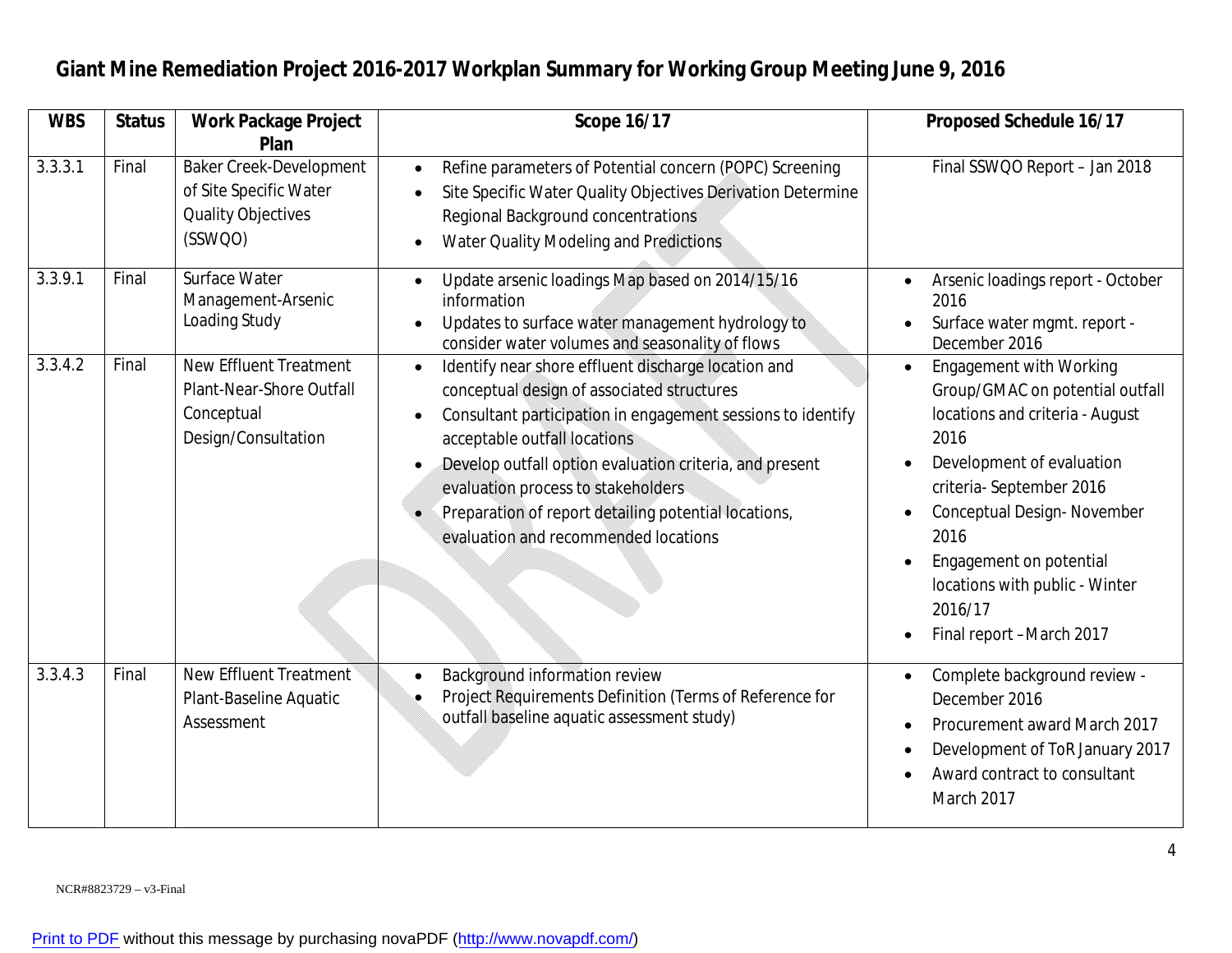| <b>WBS</b> | <b>Status</b> | <b>Work Package Project</b>                                                      | <b>Scope 16/17</b>                                                                                                                                                                                                                                                       | <b>Proposed Schedule 16/17</b>                                                                                           |
|------------|---------------|----------------------------------------------------------------------------------|--------------------------------------------------------------------------------------------------------------------------------------------------------------------------------------------------------------------------------------------------------------------------|--------------------------------------------------------------------------------------------------------------------------|
|            |               | Plan                                                                             |                                                                                                                                                                                                                                                                          |                                                                                                                          |
| 3.3.4.4    | Final         | <b>New Effluent Treatment</b><br>Plant-Pilot Effluent<br><b>Treatment System</b> | Develop Terms of Reference for consultant<br>Define objectives and requirements for Pilot Plant<br>Design of Pilot Plant<br>$\bullet$                                                                                                                                    | Issue contract December 2016<br>Objectives January 2017<br>Pilot Plant design June 2017                                  |
| 3.3.8.1    | Final         | <b>Tailings Rehabilitation</b>                                                   | Tailings Investigation and Reporting - feasibility of using<br>$\bullet$<br>tailings as backfill for open pits<br>Design objectives/Conceptual Cover Design (reflect results<br>of the HHRA, SDE)                                                                        | Tailings Investigation and pit filling<br>$\bullet$<br>feasibility report - October 2016                                 |
| 3.3.5.1    | Final         | <b>Contaminated Soil-Arsenic</b><br>Characterization                             | Finalize Technical Report sampling program and analysis of<br>soil samples and archived soil samples in undisturbed areas<br>carried out in 2015<br>Finalize Technical Report of sampling program and analysis<br>of soil samples in disturbed areas carried out in 2015 | Finalize 2015 soil reports - July<br>2016                                                                                |
| 3.3.5.3    | Final         | <b>Contaminated Soil Design</b>                                                  | Additional soil investigations in core, north pond tailings<br>$\bullet$<br>spill, townsite and shoreline areas.<br>Remedial plan for removing and transporting contaminated<br>sediments from Baker Creek                                                               | Additional soil investigation draft<br>$\bullet$<br>reports - April 2017<br>Remedial plan Baker Sediments -<br>Sept 2017 |
| 3.3.11.2   | Final         | Non-hazardous Waste<br><b>Disposal Options</b>                                   | Physical investigations and detailed topographic survey to<br>$\bullet$<br>assess the selected landfill location<br>Preliminary waste diversion study to assess requirements<br>for composting/salvaging options                                                         | Non-hazardous landfill location<br>$\bullet$<br>engagement Fall 2016                                                     |
| 3.3.11.3   | Final         | Non-arsenic Hazardous<br><b>Waste Disposal Options</b>                           | Investigation work in support of the design/cost estimate:<br>review of existing info re: building haz materials, field<br>sampling and inspection program for inventory and final<br>inventory, regulatory assessment of existing waste disposal<br>cells               | Review of existing information<br>$\bullet$<br>2016/17<br>Draft Hazardous Waste Inventory<br>Report January 2018         |
| 3.3.14     | Final         | <b>Closure and Reclamation</b><br>Plan                                           | Gap Analysis to identify any investigation or study<br>requirements                                                                                                                                                                                                      | March 2017<br>$\bullet$                                                                                                  |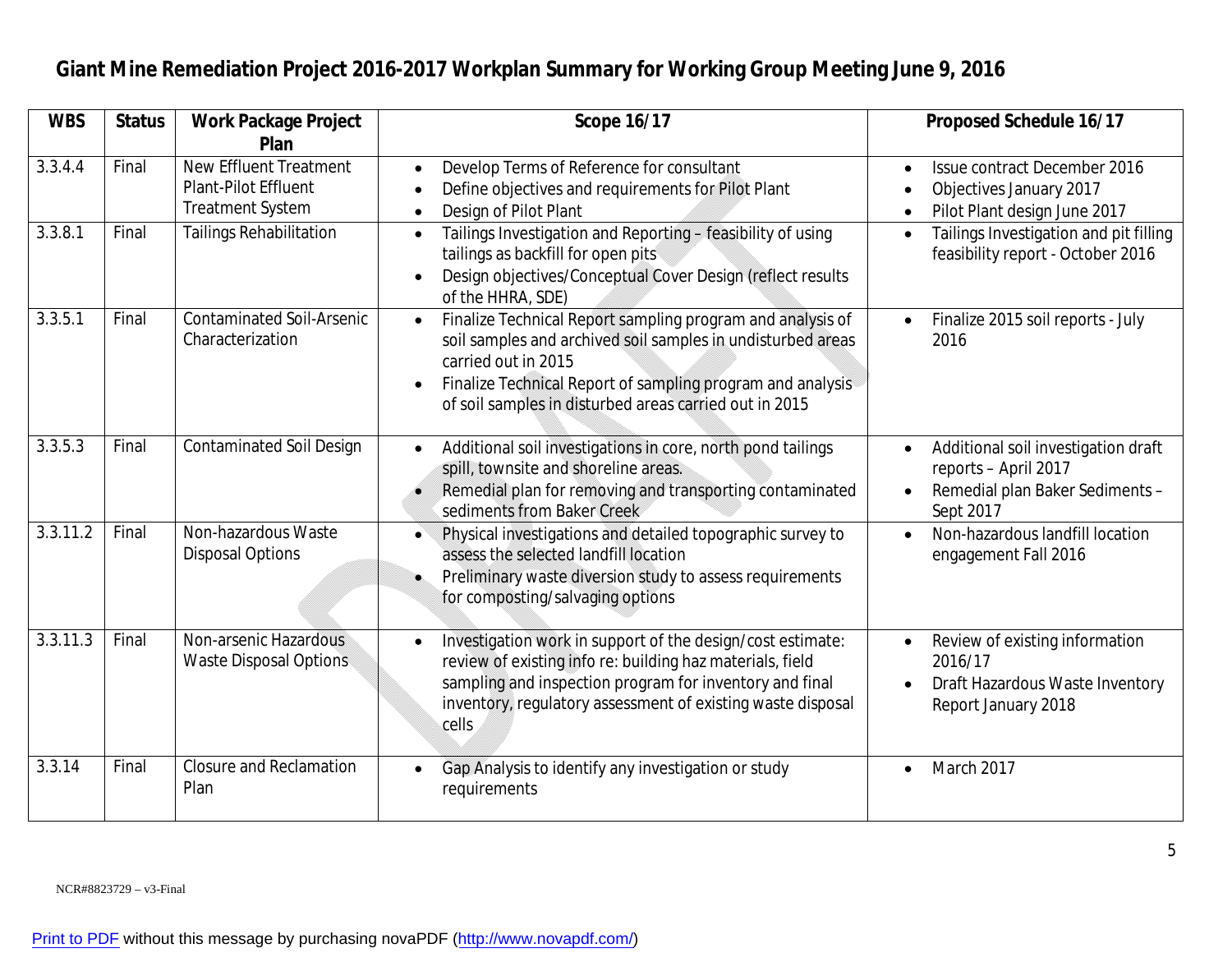| <b>WBS</b> | <b>Status</b> | <b>Work Package Project</b>                        | <b>Scope 16/17</b>                                                                                                                                                                                                                                                                                                                                                                                                                                                                                                                                                            | <b>Proposed Schedule 16/17</b>                                                                                                                                                                                                                                                                                                                                                                                                          |
|------------|---------------|----------------------------------------------------|-------------------------------------------------------------------------------------------------------------------------------------------------------------------------------------------------------------------------------------------------------------------------------------------------------------------------------------------------------------------------------------------------------------------------------------------------------------------------------------------------------------------------------------------------------------------------------|-----------------------------------------------------------------------------------------------------------------------------------------------------------------------------------------------------------------------------------------------------------------------------------------------------------------------------------------------------------------------------------------------------------------------------------------|
|            |               | Plan                                               |                                                                                                                                                                                                                                                                                                                                                                                                                                                                                                                                                                               |                                                                                                                                                                                                                                                                                                                                                                                                                                         |
| 2.4.1      | Final         | Long Term Environmental<br>Monitoring Plan (LTEMP) | Successfully implement the Surveillance Network Program<br>$\bullet$<br>(SNP) / Operational Monitoring Program (OMP) and air<br>quality monitoring program (AQMP)<br>Long Term Environmental Monitoring Program (LTEMP)<br>$\bullet$<br>management (standardize processes)<br>Standardize data management process<br>Mining Metal Effluent Regulations (MMER) / Environmental<br>Effects Monitoring (EEM) Implementation<br>Begin development on Aquatic Effects Monitoring Program<br>conceptual design plan and necessary baseline work<br><b>Task specific Bird Survey</b> | Ongoing<br>Bird Survey-August 2016                                                                                                                                                                                                                                                                                                                                                                                                      |
|            |               |                                                    | <b>Work Packages addressing other EA Measures</b>                                                                                                                                                                                                                                                                                                                                                                                                                                                                                                                             |                                                                                                                                                                                                                                                                                                                                                                                                                                         |
| 3.2.1      | Final         | Human Health Risk<br>Assessment (HHRA)             | Independent HHRA consultant conduct background<br>information review<br>HHRA Study Design (including engagement identify data<br>gaps, and linkage to indirect stress effects assessment)<br>HHRA execution which includes problem formulation,<br>exposure assessment, toxicity assessment and risk<br>characterization<br>HHRA Technical Report with detailed interpretation of the<br>results, conclusions, recommendations for the<br>management of issues, further studies<br>Stress assessment (literature review, consultation, scope of<br>work)                      | Award HHRA contract June 2016<br><b>HHRA Study Design and</b><br>engagement - July /August2016<br><b>HHRA Engagement and Traditional</b><br>knowledge - October 2016<br>HHRA implementation - July 2016-<br>January 2017<br>Stakeholder Review of Draft HHRA<br>Report - February-April 2017<br>Final HHRA Report - June 2017<br>Stress Assessment engagement -<br><b>Fall 2016</b><br>Stress Assessment scope of work -<br>Winter 2016 |
| 3.2.3      | Final         | <b>Quantitative Risk</b><br>Assessment             | Address measure 5, and examine the remediation project<br>risks as they pertain to environmental, social, health and                                                                                                                                                                                                                                                                                                                                                                                                                                                          | Engagement on scope - December<br>2016                                                                                                                                                                                                                                                                                                                                                                                                  |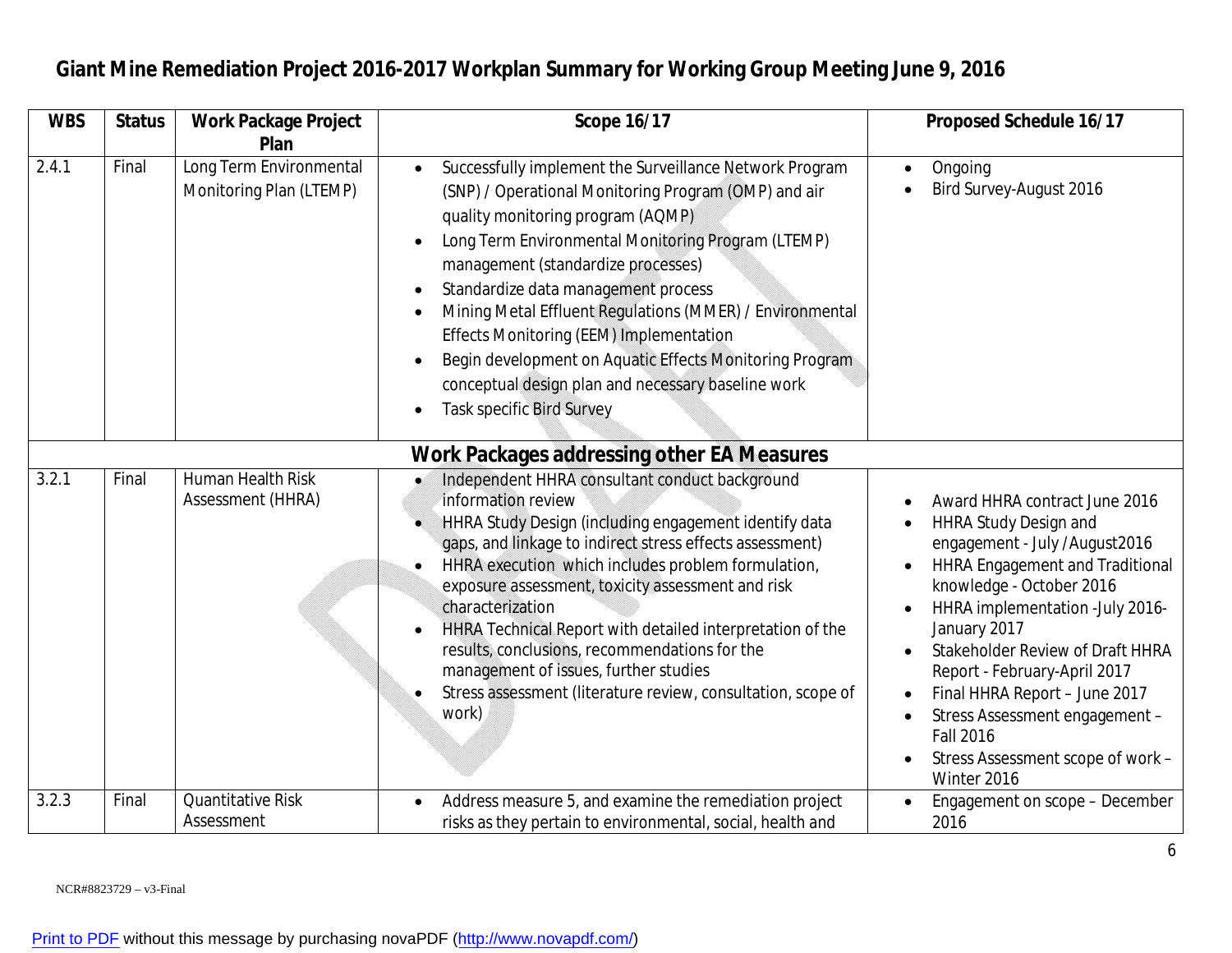#### **WBS** | Status | Work Package Project **Plan Scope 16/17 Proposed Schedule 16/17** financial impacts. 3.2.2 Final Human Health Monitoring Program Establish Advisory Committee Detailed Program Proposal (Dr Laurie Chan) Communication Strategy/Plan Sampling Plan • Research/Ethics Permits September 2016 October 2016 October 2016 December 2016 • March 2017 **Freeze** 3.3.1.2 Final Freeze Program-Gap Analysis, Background Information Review and Preliminary Design Comprehensive review of DBR by design engineers (AECOM) Background info review and gap analysis by design engineers (AECOM) • Plain language report on Freeze (Measure 18) Handover of Engineer of Record of Freeze Program from SRK to AECOM Engineer of Record handover June 2016 Completion of review of background information (including Design Basis Memorandum) and submission of the Design Gap Analysis Report December 2016 Plain language report – November 2016 3.3.1.1 | Draft | Freeze Program-FOS Management Develop, maintain and update the FOS study Management Plan Analyze and report on data form the FOS relative to the FOS management • Implementation of the FOS Management Plan July 2016 **Other** 1.5.1 Final Data Management Procure a business analyst to define business needs and define options for info mgmt. • Maintain access to GMRP SharePoint 2016/17

### **Giant Mine Remediation Project 2016-2017 Workplan Summary for Working Group Meeting June 9, 2016**

NCR#8823729 – v3-Final

[Print to PDF](http://www.novapdf.com/) without this message by purchasing novaPDF (<http://www.novapdf.com/>)